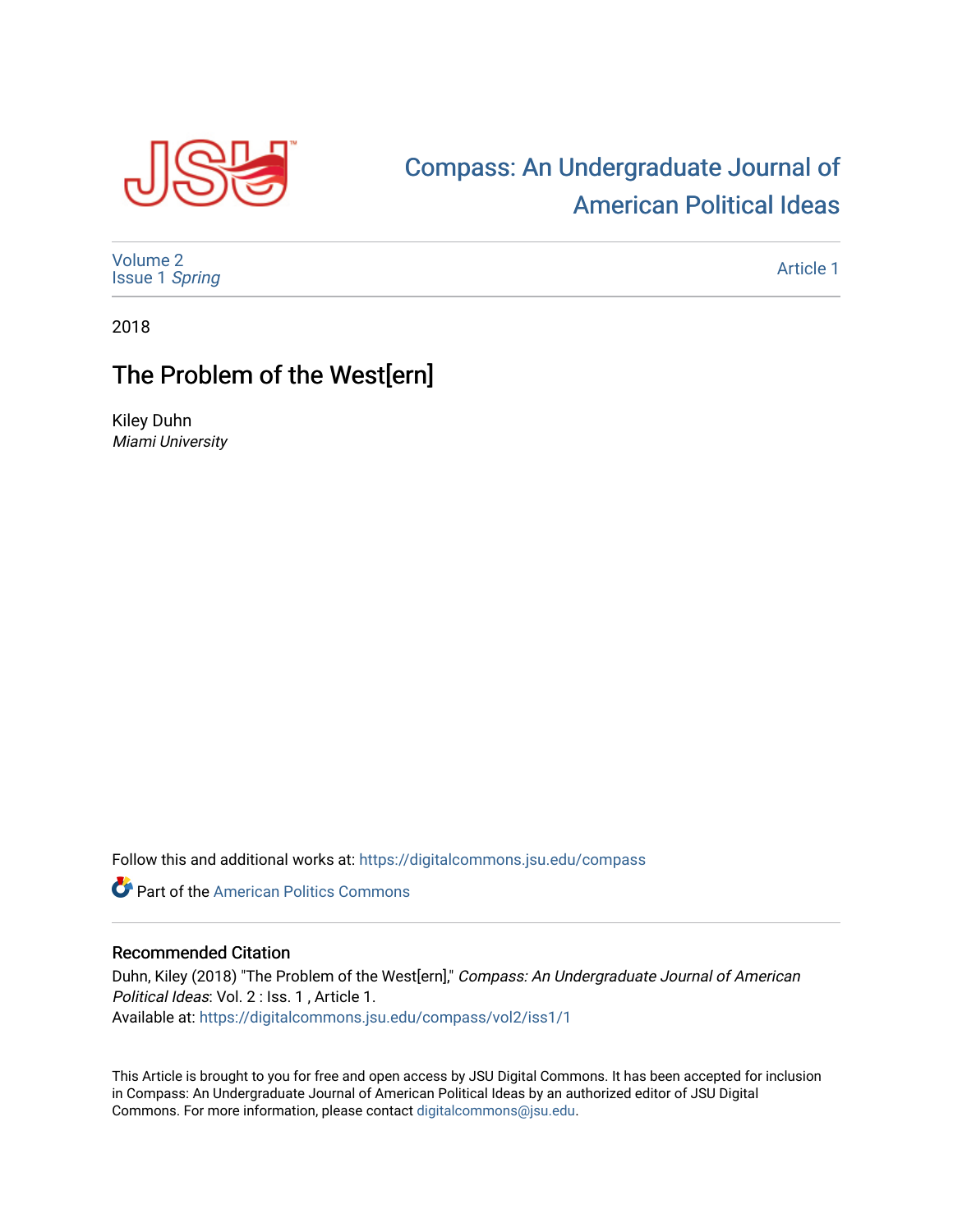Title: The Problem of the West[ern]

Author: Kiley Duhn

University: Miami University

Biography: Kiley Duhn is a Business Economics and Accountancy double major and Political Science minor at Miami University in Oxford, Ohio. After graduating in the Class of 2019, she plans to pursue a career in tax consulting at a public accounting firm.

Abstract: Three great Western films—*Stagecoach*, *The Man Who Shot Liberty Valance*, and the contemporary *No Country for Old Men*—delve deep into the American psyche and make a broad claim that the American way of mixing freedom and rule is inherently flawed.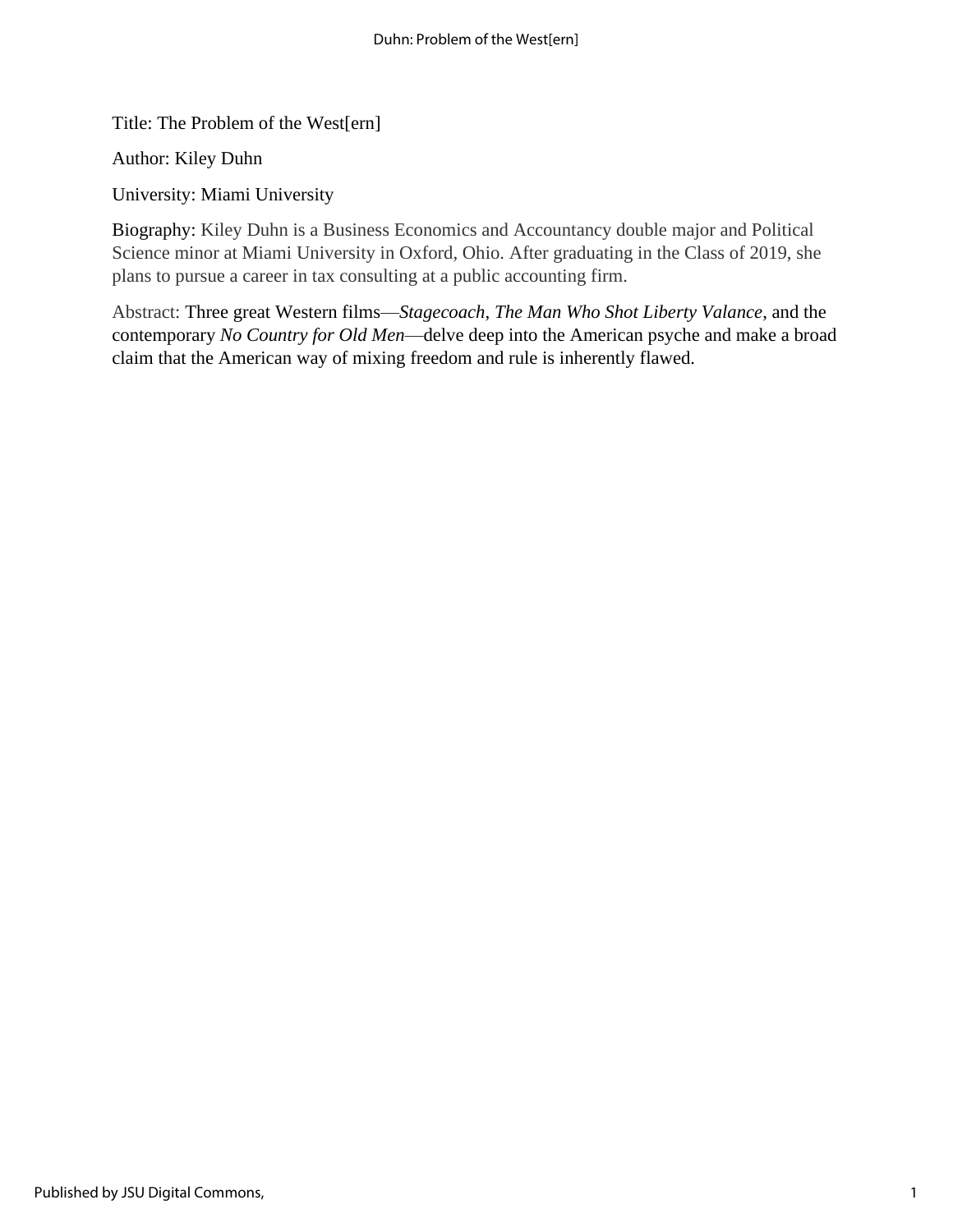In a broad sense, classic Western films are often thought of today as lighthearted caricatures of a wild land that once was. This vision might accurately reflect a few films of the style but is by no means an accurate evaluation of many of the genre's higher quality works, such as the classics *Stagecoach* and *The Man Who Shot Liberty Valance* and the contemporary *No Country for Old Men*. These films provide Western movies with the alternative reputation of being insightful portraits of American political psychology. The three films above delve deep into the American psyche and make a broad claim that the American way of mixing freedom and rule is inherently flawed.

The fundamental problem suggested by these films is that well-enforced law and pure, independent freedom are both wanted and, to varying degrees, needed in the American West but are unable to exist and function properly together in one society. Each of the films expresses this idea in its own way: *Stagecoach* by exploring how legal rules fail to solve complex issues; *Liberty Valance* by demonstrating how diverse human passions inhibit the formation of a singular political identity; and *No Country* by hypothesizing that even when law is seemingly well established, humanity wreaks havoc upon any order it might inspire. Despite each of these films' unique way of addressing the issue of the opposition between law and freedom, their conclusions are similarly bleak: it may not be possible, at least in the United States, to resolve order and independence in a way every individual finds satisfactory.

The conflict that exists between law and freedom in Western films lends itself to the idea that both concepts are individually far more complex than meets the eye. Political thinker Thomas Hobbes stipulates in his work *Leviathan* that law exists primarily to keep mankind out of a rabid, wild state of nature (Hobbes 1651, XIV). When applied in the Wild West, law is regulation and order. Both of these depictions of law bring to mind an image of organization and peace certainly positive attributes necessary to the general well-being of any functioning society.

Freedom, on the other hand, is reflected in westerners with a can-do attitude, a natural independence, and an extraordinary valuation of self-sufficiency. The works of John Locke speak well to this fact, as he writes in the *Second Treatise* of humanity's natural pride in liberty and man's inherent desire "to be free from any superior power on earth" (Locke 1690, IV). These two complex human instincts—law and liberty—by definition seem to contradict each other; the great Western films of the twentieth century reflect upon, and attempt to ratify, this dilemma, each in their own unique way.

John Ford's 1939 epic *Stagecoach* approaches the paradox of law and liberty by exploring the story of two social outcasts, Ringo Kid and Dallas, an outlaw and a prostitute, who try to make their lives in a society bent on forcing them to conform to polite standards. In this film, the independent Ringo and Dallas represent freedom, and the uptight ladies and sheriffs with whom they interact are order. The two sides clash as Ringo, focused on avenging his family's murder, throws the law to the wind as he seeks to kill the evil Plummers himself and Dallas stands firm upon her belief that she should be permitted to support herself, regardless of whether the means she employs to do so are reviled by the Law and Order League.

According to film analyst Robert Pippin, both characters recognize the fact that a stable society "has at least something to do with ruling and with obedience," but in this situation, following the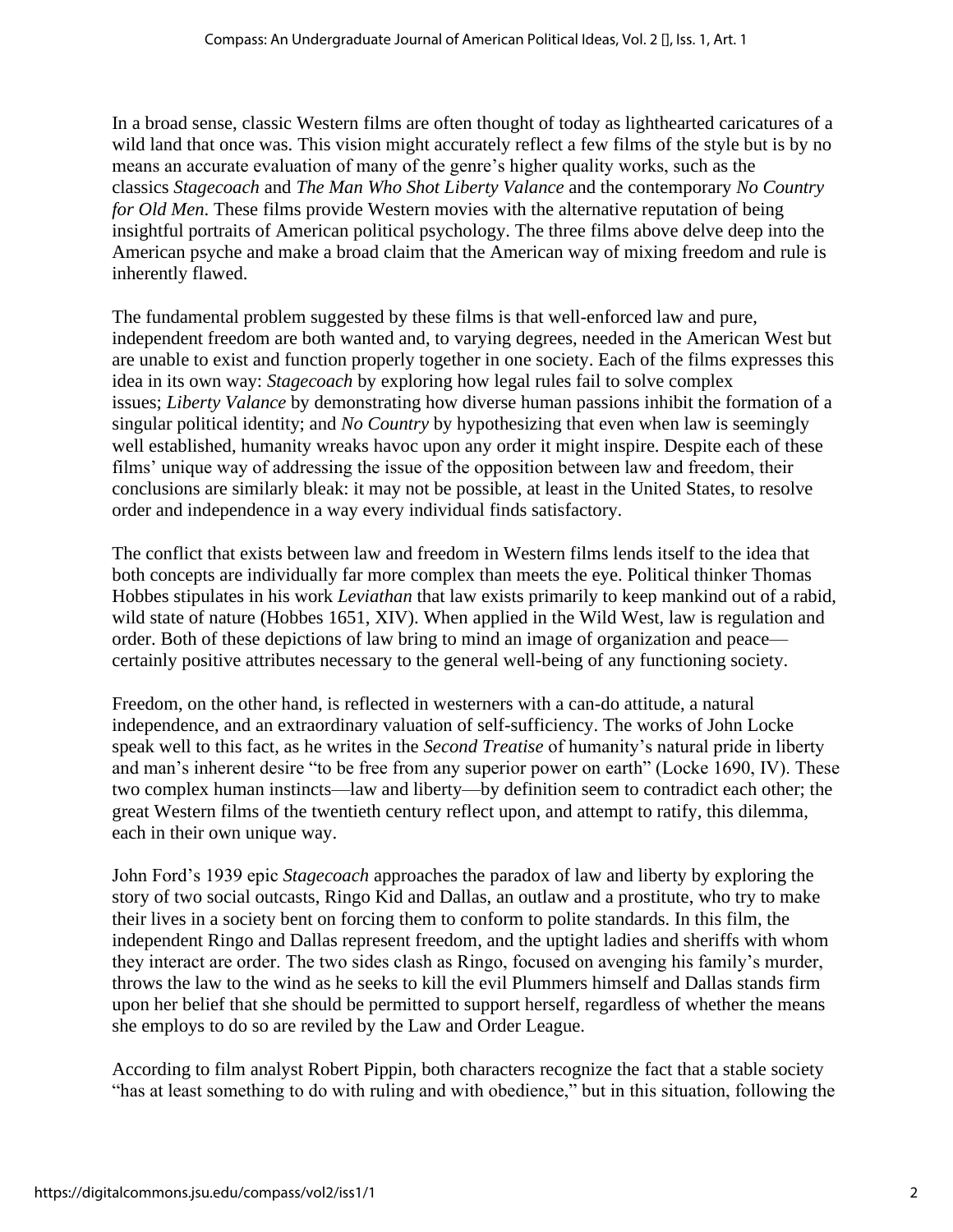rules will do nothing to advance their personal causes (Pippin 2012, 11). The Law and Order League, the tyrannical majority Tocqueville envisioned, quite literally runs the pair out of town toward the Mexican border (Tocqueville 1835, XV). The law fails both Ringo and Dallas, but, in the end, so does free choice, since by choosing their own paths they are alienated from society.

The struggle between law and liberty is presented again in another John Ford classic, *The Man Who Shot Liberty Valance* (1962), through the depiction of one western town's debate over whether to join the Union as a full American state. Like in *Stagecoach*, different groups in the town of Shinbone symbolize each side of the conflict—for law and order, it is the small farmers, the advocates of statehood, and especially the east-coast lawyer Ranse Stoddard, and for liberty and freedom it is the cattle-ranchers, the pro-territory folks, and the titular character Liberty Valance. Throughout the early portion of the film, the side of freedom is clearly cast in a negative light. Valance, whose very name clearly conveys the value of freedom described by John Locke, is an almost cartoonish representation of evil who kills and steals without regard (Locke 1690, IV). One of the film's more heroic characters, Tom Donophin, also leans towards the side of freedom, as he too opposes an increase in the rule of law; in the end, however, Tom's vision of liberty is also shown to be flawed, as his alleged "self-sufficiency" is supported by the omnipresent aid of the enslaved Pompey. Indeed, it is regulation that ultimately triumphs, as the lawyer Ranse Stoddard successfully wins the favor of the people and brings statehood to Shinbone. In the end, however, even this "victory" of law is flawed: with statehood, a grey pallor and melancholy weight also overtake the town, stripping its citizens of their former liveliness.

In addition, although it is order that appears ultimately to prevail in Shinbone, freedom and lawlessness are apparently its primary founding forces. Ranse Stoddard creates his founding vision based on a heroic myth, as he takes credit for slaying Liberty Valance in a fair duel when, in actuality, the criminal was murdered by the hidden, free hand of Tom Donophin. The type of violence that the people think brought them to statehood is viewed as politely unproblematic, when in fact it was of the slyest, most unrighteous sort (Pippin 2012, 81). As a result, the citizens are brought together by lawlessness masquerading as righteousness. In this Catch-22, *Liberty Valance* restates the key problem shown by the Western: "Liberty" is literally brought to an end, but law apparently exists in a flawed, fractured state as a result of its loss.

Though different from *Stagecoach* and *Liberty Valence* in the execution of its theme, the Coen Brothers' contemporary Western *No Country for Old Men* also poses the problem of finding a compromise between independence and order in American life. The 2007 film explores an outbreak of drug violence in the West Texas of the 1980's, a land and time when law is well established and yet freedom still reigns. Just as with the previous films, the two ideals manifest themselves in the key characters, and the conflict of ideology plays out in physical violence.

The unnamed drug gang members, for instance, are the epitome of free—they answer to no rules and run their smuggling ring as a modern equivalent to cattle snatching or banditry. The film's key villain, a soulless figure called Chigurh, considers himself governed only by the laws of fate. He is, in essence, "the equivalent in a man to the laws of nature," who kills simply because he can (Gilmore 2009, 60). There is no doubt in this film that these characters, free in every way possible, are nothing less than evil.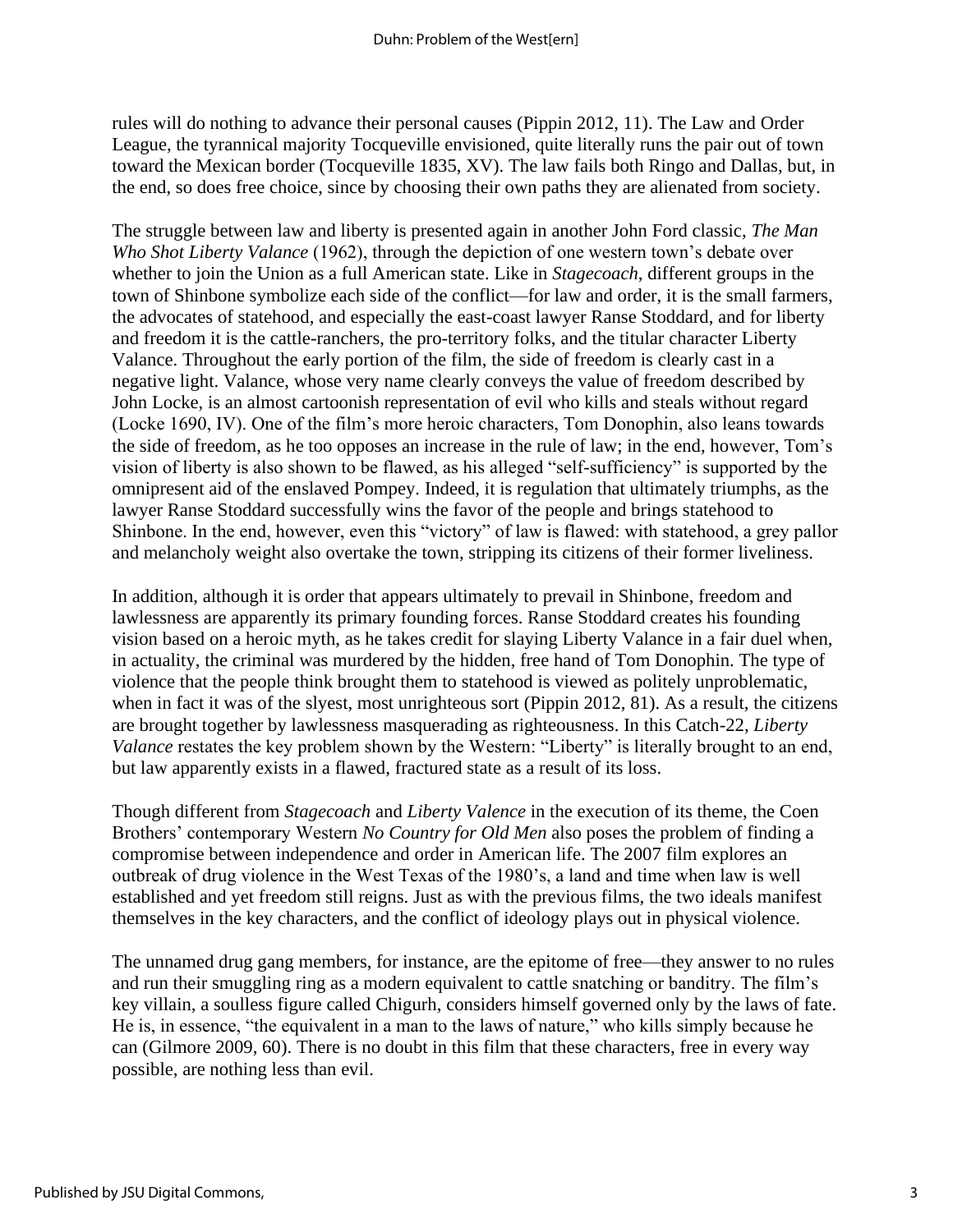The characters on the other half of *No Country*'s balance, those who stand for law and order, are no better off, however. Sheriff Bell, Carla Jean, and the other law-abiding citizens are trapped in the same cycle of dusty grey passivity that infects Shinbone in *Liberty Valence*. Despite their efforts to establish peace and maintain their own lives, they each fall victim to the meaningless violence and are killed or drift into a deeper state of detachment. According to popular opinion, people who live under well-established government protection and organization ought to be living in prosperity. Instead, they have reached a point that aligns well with what Francis Fukuyama calls "The End of History." The people feel there is nothing left to fight for and therefore stop fighting for their values or ideologies—or they merely fight simply for the sake of fighting (Fukuyama 1989). This horrific defeat of those representing law coincides with the atrocious violence associated with those who are purely free. As a result, *No Country for Old Men* demonstrates the problematic nature of order and freedom as they exist in the American West.

*Stagecoach*, *The Man Who Shot Liberty Valance*, and *No Country for Old Men* all agree that freedom and the rule of law are nearly impossible to balance in the American West. The three Westerns also come to the same grim conclusion regarding the solution to this apparently natural imbalance. Those caught up in the West's paradox of law versus liberty have three choices regarding their fate: adapt, flee, or die. *Liberty Valance*'s Ranse and his wife Hallie choose to adapt, facing the dull, lifeless mood of the new Shinbone despite their dissatisfaction; in *Stagecoach*, Ringo and Dallas flee for the Mexican border; and in *No Country*, nearly every character faces death—physically, or spiritually in the case of Sheriff Bell—rather than continue to fight for their beliefs. Though cold, this biological perspective, reminiscent of the choice all living beings face in the wild, aligns well with the state of nature depicted in each of these Western films. According to political philosophy, freedom and law are both natural states—it is fitting, then, that the solution to balancing between them is natural, as well.

These three choices—adapt, flee, or die—offered by the Western film as a solution to the West's problem of balancing freedom and law are outwardly harsh, but they do illustrate the highest degree of hope possible in any of the scenarios depicted in the stories they reflect. Ranse and Hallie, Ringo and Dallas, and Llewelyn, Carla Jean, and Sheriff Bell all choose to pursue the best option available for their own happiness or simply face the inevitable. However, none of these situations outwardly resolve the conflict between freedom and law; according to the Western, as it stands now the American way of life is unable to achieve these two key objectives at the same time. Perhaps fate would have it, like Chigurh would believe, that America remains stuck in this loop forever; or, maybe, like Ringo Kid, America ought to look in another direction for the selfsatisfaction it desires.

## **WORKS CITED**

Fukuyama, Francis. "The End of History?" Wes Jones. N.p., n.d. Web. 28 Apr. 2017.

Gilmore, Richard. "No Country for Old Men: The Coens' Tragic Western." *The Philosophy of the Coen Brothers*, edited by Mark T. Conard, University Press of Kentucky, 2009, pp. 55–78